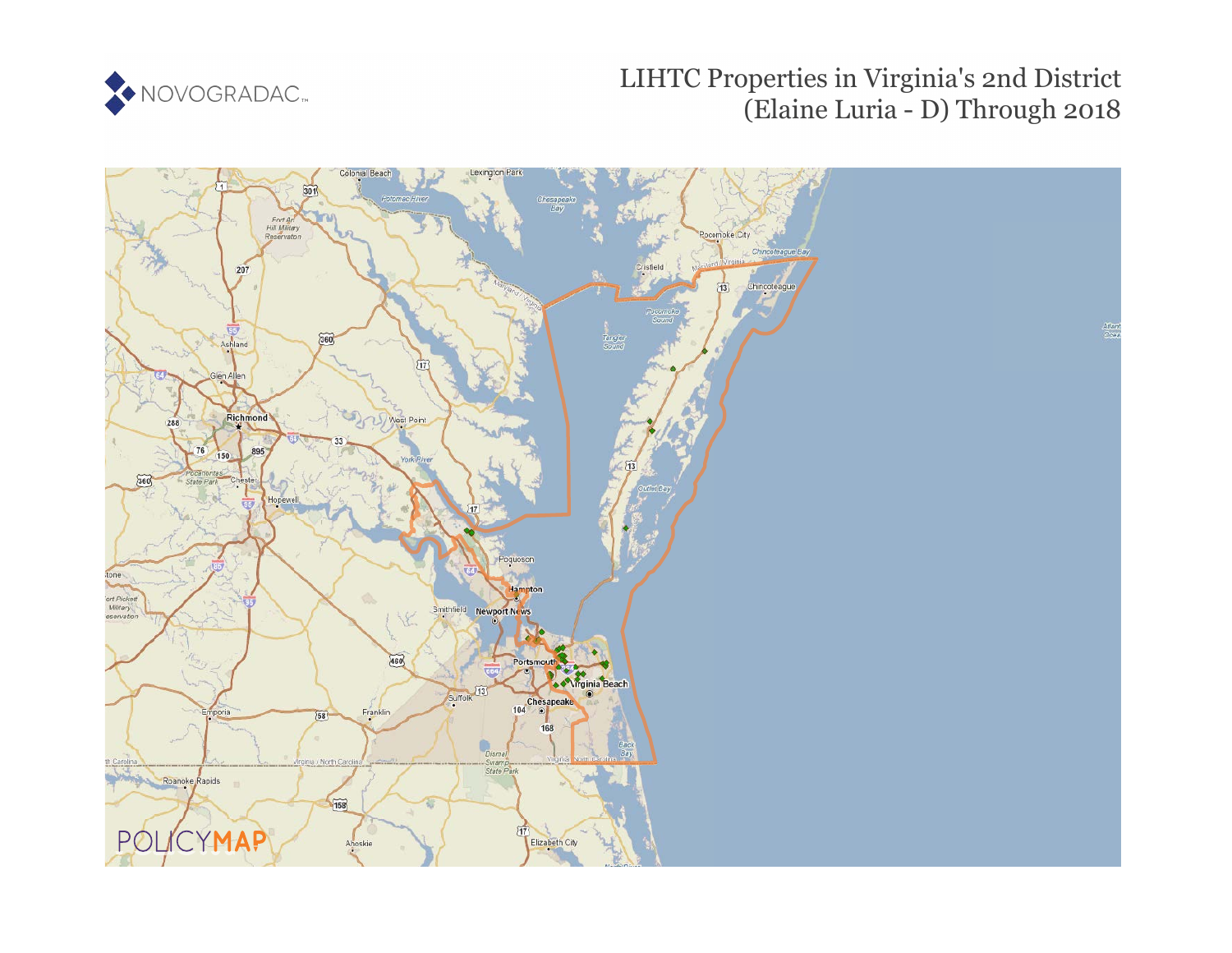## LIHTC Properties in Virginia's 2nd District Through 2018

| <b>Project Name</b>             | <b>Address</b>                              | <b>City</b>       | <b>State</b> | <b>Zip Code</b> | Nonprofit<br><b>Sponsor</b> | <b>Allocation</b><br>Year | <b>Annual</b><br><b>Allocated</b><br><b>Amount</b> | <b>Year Placed</b><br>in Service | <b>Construction Type</b>                | <b>Total</b><br><b>Units</b> | Low<br><b>Income</b><br><b>Units</b> | <b>Rent</b> or<br><b>Income</b><br><b>Ceiling</b> | <b>Credit</b><br><b>Percentage</b> | Tax-<br><b>Exempt</b><br><b>Bond</b> | <b>HUD Multi-Family</b><br><b>Financing/Rental</b><br><b>Assistance</b> |
|---------------------------------|---------------------------------------------|-------------------|--------------|-----------------|-----------------------------|---------------------------|----------------------------------------------------|----------------------------------|-----------------------------------------|------------------------------|--------------------------------------|---------------------------------------------------|------------------------------------|--------------------------------------|-------------------------------------------------------------------------|
| <b>SEA PINES</b>                | 940 MAXIMUS SQ                              | VIRGINIA BEACH VA |              | 23451           | No                          | 2001                      | \$157,362                                          | 2003                             | Acquisition and Rehab 96                |                              | 96                                   | 60% AMGI                                          | 30 % present<br>value              | Yes                                  | No                                                                      |
| <b>GREENLAKES</b>               | 3218 GREEN LAKES DR    VIRGINIA BEACH    VA |                   |              | 23452           | No                          | 2002                      | \$418,282                                          | 2004                             | Acquisition and Rehab 150               |                              | 150                                  | 60% AMGI                                          | 70 % present<br>value              | $_{\rm No}$                          | No                                                                      |
| HILLTOP SOUTH                   | 464 LISA SQ                                 | VIRGINIA BEACH VA |              | 23454           | No                          | 2002                      | \$237,095                                          | 2004                             | Acquisition and Rehab 85                |                              | 85                                   | <b>50% AMGI</b>                                   | 70 % present<br>value              | $\mathbf{N}\mathbf{o}$               | No                                                                      |
| <b>LYNNHAVEN COVE</b>           | 5020 LYNNHAVEN<br><b>PKWY</b>               | VIRGINIA BEACH VA |              | 23464           | No                          | 2002                      | \$451,258                                          | 2004                             | New Construction                        | 116                          | 116                                  | 60% AMGI                                          | 70 % present<br>value              | $_{\rm No}$                          | No                                                                      |
| <b>COMMONS AT PRINCESS ANNE</b> | 4924 PRINCESS ANNE<br>RD                    | VIRGINIA BEACH VA |              | 23462           | $\mathbf{N}\mathbf{o}$      | 2000                      | \$388,503                                          | 2005                             | New Construction                        | 186                          | 186                                  | 60% AMGI                                          | 30 % present<br>value              | Yes                                  | No                                                                      |
| <b>ATLANTIS</b>                 | 101 OCEAN SIDE CT                           | VIRGINIA BEACH VA |              | 23451           | No                          | 2003                      | \$536,878                                          | 2006                             | Acquisition and Rehab 208               |                              | 208                                  | 60% AMGI                                          | 30 % present<br>value              | Yes                                  | Yes                                                                     |
| <b>EBBETTS PLAZA</b>            | 512 FEATHERSTONE CT VIRGINIA BEACH VA       |                   |              | 23462           | $\mathbf{N}\mathbf{o}$      | 2003                      | \$270,850                                          | 2006                             | Acquisition and Rehab 90                |                              | $90\,$                               | 60% AMGI                                          | 70 % present<br>value              | $_{\rm No}$                          | Yes                                                                     |
| <b>ACCOMACK MANOR</b>           | 26463 METOMPKIN RD PARKSLEY                 |                   | VA           | 23421           | Yes                         | 2005                      | \$670,880                                          | 2007                             | New Construction                        | 90                           | $90\,$                               | 60% AMGI                                          | 70 % present<br>value              | No                                   | No                                                                      |
| <b>ONANCOCK SQUARE</b>          | 173 JACOB ST                                | <b>ONANCOCK</b>   | VA           | 23417           | Yes                         | 2005                      | \$166,108                                          | 2007                             | Both New Construction $40$<br>and $A/R$ |                              | 40                                   | 60% AMGI                                          | 70 % present<br>value              | $\mathbf{N}\mathbf{o}$               | No                                                                      |
| RIVERMEADE I                    | 105 RIVERMEADE CT                           | <b>YORKTOWN</b>   | VA           | 23690           | Yes                         | 2004                      | \$238,929                                          | 2007                             | New Construction                        | 48                           | 48                                   | 50% AMGI                                          | 70 % present<br>value              | No                                   | No                                                                      |
| RIVERMEADE II                   | 101 TOWNLEY CT                              | <b>YORKTOWN</b>   | VA           | 23690           | Yes                         | 2005                      | \$187,033                                          | 2007                             | <b>New Construction</b>                 | 32                           | 32                                   | 60% AMGI                                          | 70 % present<br>value              | No                                   | No                                                                      |
| YORKTOWN SQUARE I               | 101 WHITT CT                                | <b>YORKTOWN</b>   | VA           | 23690           | Yes                         | 2004                      | \$294,259                                          | 2007                             | Acquisition and Rehab 56                |                              | 56                                   | <b>50% AMGI</b>                                   | 70 % present<br>value              | No                                   |                                                                         |
| YORKTOWN SQUARE II              | 202 BARHAM BLVD                             | <b>YORKTOWN</b>   | VA           | 23690           | Yes                         | 2004                      | \$303,303                                          | 2007                             | Acquisition and Rehab 60                |                              | 60                                   | <b>50% AMGI</b>                                   | $70\,\%$ present<br>value          | $\rm No$                             |                                                                         |
| <b>WESLEYAN PLACE</b>           | 5445 WESLEYAN DR                            | VIRGINIA BEACH VA |              | 23455           | No                          | 2008                      | \$1,163,863                                        | 2008                             | <b>New Construction</b>                 | 91                           | 91                                   | 60% AMGI                                          | 70 % present<br>value              | No                                   | No                                                                      |
| <b>CLOVERLEAF</b>               | 964 S MILITARY HWY                          | VIRGINIA BEACH VA |              | 23464           | Yes                         | 2007                      | \$402,442                                          | 2009                             | <b>New Construction</b>                 | 60                           | 60                                   | 60% AMGI                                          | 70 % present<br>value              | $\rm No$                             | No                                                                      |
| SOUTHWIND                       | 7840 DALLAS ST                              | <b>NORFOLK</b>    | VA           | 23505           | No                          | 2007                      | \$1,000,126                                        | 2009                             | New Construction                        | 120                          | 120                                  | 60% AMGI                                          | 70 % present<br>value              | No                                   | No                                                                      |

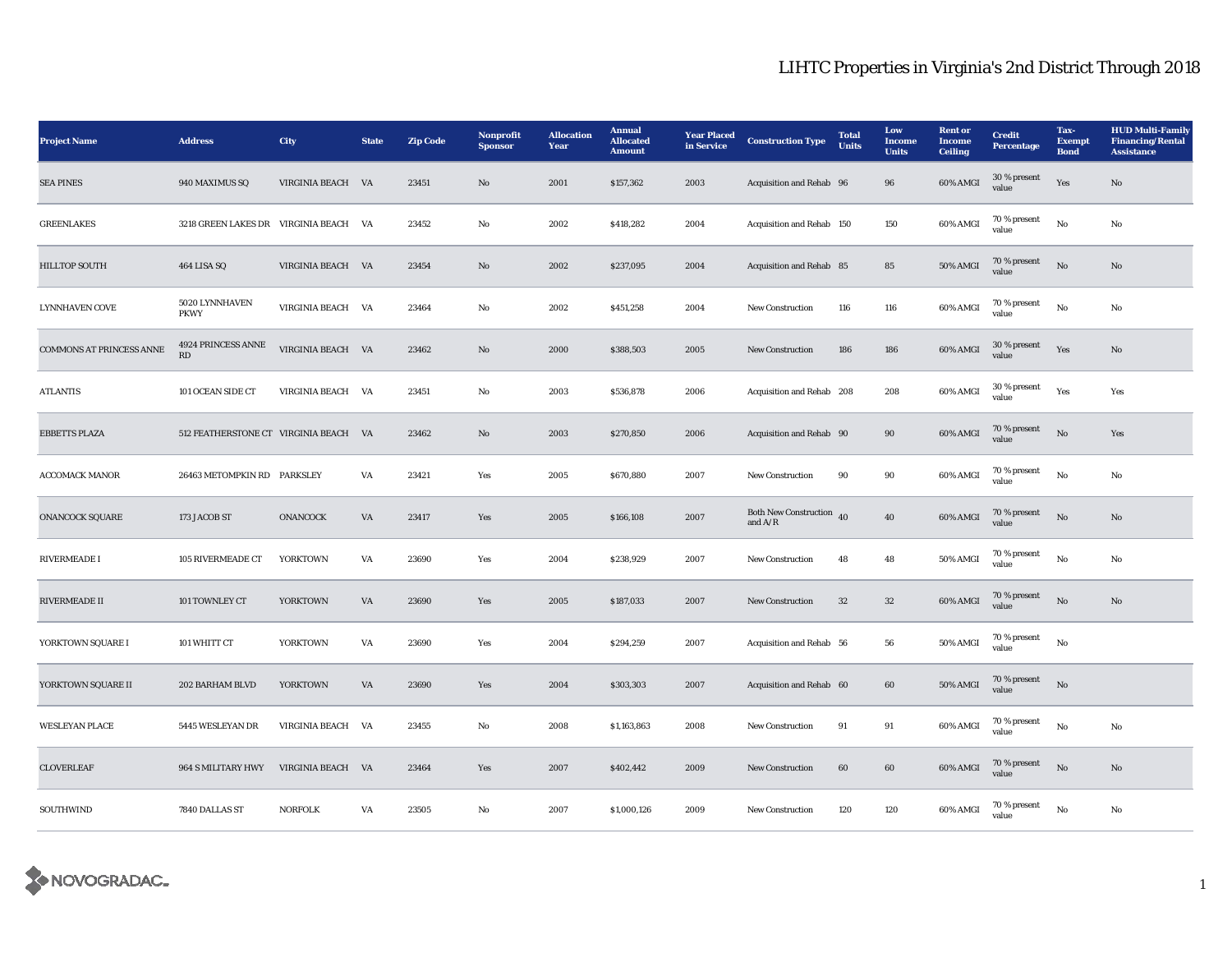## LIHTC Properties in Virginia's 2nd District Through 2018

| <b>Project Name</b>          | <b>Address</b>                   | <b>City</b>           | <b>State</b> | <b>Zip Code</b> | Nonprofit<br><b>Sponsor</b> | <b>Allocation</b><br>Year | <b>Annual</b><br><b>Allocated</b><br><b>Amount</b> | <b>Year Placed</b><br>in Service | <b>Construction Type</b>                    | <b>Total</b><br><b>Units</b> | Low<br><b>Income</b><br><b>Units</b> | <b>Rent</b> or<br><b>Income</b><br><b>Ceiling</b> | <b>Credit</b><br><b>Percentage</b> | Tax-<br><b>Exempt</b><br><b>Bond</b> | <b>HUD Multi-Family</b><br><b>Financing/Rental</b><br><b>Assistance</b> |
|------------------------------|----------------------------------|-----------------------|--------------|-----------------|-----------------------------|---------------------------|----------------------------------------------------|----------------------------------|---------------------------------------------|------------------------------|--------------------------------------|---------------------------------------------------|------------------------------------|--------------------------------------|-------------------------------------------------------------------------|
| <b>WILSONDALE WORK FORCE</b> | 825 JONQUIL LN                   | <b>HAMPTON</b>        | VA           | 23669           | No                          | 2008                      | \$1,487,670                                        | 2011                             | <b>New Construction</b>                     | 150                          | 150                                  | 60% AMGI                                          | 70 % present<br>value              | $_{\rm No}$                          | No                                                                      |
| TWIN CANAL VILLAGE           | 3805 KEELBOAT CIR                | VIRGINIA BEACH VA     |              | 23453           | No                          | 2009                      | \$1,343,298                                        | 2011                             | Acquisition and Rehab 300                   |                              | 300                                  | 50% AMGI                                          | 70 % present<br>value              | $\mathbf{No}$                        | No                                                                      |
| FRIENDSHIP VILLAGE           | 1235 FRIENDSHIP SQ               | VIRGINIA BEACH VA     |              | 23451           | Yes                         | 2009                      | \$405,063                                          | 2012                             | Acquisition and Rehab 109                   |                              | 109                                  | 60% AMGI                                          | 70 % present<br>value              | No                                   | Yes                                                                     |
| <b>BETH SHOLOM SANDS</b>     | 6405 AUBURN DR                   | VIRGINIA BEACH VA     |              | 23464           | No                          | 2011                      | \$313,539                                          | 2013                             | Acquisition and Rehab 120                   |                              | 120                                  | 60% AMGI                                          | 30 % present<br>value              | Yes                                  | Yes                                                                     |
| MILL RUN                     | 35361 MILL RUN LN                | <b>BELLE HAVEN</b>    | VA           | 23306           | No                          | 2010                      | \$384,358                                          | 2013                             | Both New Construction 26<br>and $A/R$       |                              | 26                                   | 60% AMGI                                          | 70 % present<br>value              | No                                   | Yes                                                                     |
| <b>CEDAR GROVE</b>           | 904 BROAD MEADOWS<br><b>BLVD</b> | VIRGINIA BEACH VA     |              | 23462           | Yes                         | 2012                      | \$407,017                                          | 2014                             | <b>New Construction</b>                     | 32                           | $32\,$                               | 60% AMGI                                          | 70 % present<br>value              | No                                   | No                                                                      |
| <b>EXMORE VILLAGE I</b>      | 12305 RUE CT                     | <b>EXMORE</b>         | VA           | 23350           | Yes                         | 2011                      | \$48,984                                           | 2014                             | <b>New Construction</b>                     | ${\bf 36}$                   | ${\bf 36}$                           | 60% AMGI                                          | 70 % present<br>value              | No                                   | $\mathbf{No}$                                                           |
| <b>BAYSIDE ROAD</b>          | 5327 BAYSIDE RD                  | VIRGINIA BEACH        | VA           | 23455           |                             | 1989                      | $\$0$                                              | 1989                             | New Construction                            | $\boldsymbol{2}$             | $\boldsymbol{2}$                     |                                                   | 70 % present<br>value              | $_{\rm No}$                          |                                                                         |
| PIPERS LANDING APTS          | <b>401 RIVERS POST CT</b>        | VIRGINIA BEACH VA     |              | 23454           |                             | 1988                      | \$297,033                                          | 1990                             | <b>New Construction</b>                     | 153                          | 64                                   |                                                   | 70 % present<br>value              | $\rm No$                             |                                                                         |
| <b>ARCHERS GREEN</b>         | <b>261 SUBURBAN PKWY</b>         | <b>NORFOLK</b>        | VA           | 23505           | No                          | 1991                      | \$99,101                                           | 1994                             | Both New Construction $\,$ 212<br>and $A/R$ |                              | 85                                   | 60% AMGI                                          | 30 % present<br>value              | Yes                                  | No                                                                      |
| <b>EASTWYCK VILLAGE</b>      | 1201 EDENHAM CT                  | VIRGINIA BEACH VA     |              | 23464           | No                          | 1993                      | \$352,141                                          | 1995                             | <b>New Construction</b>                     | 96                           | 96                                   | 60% AMGI                                          | 70 % present<br>value              | $\rm No$                             | No                                                                      |
| SILVER HILL AT GREAT NECK    | 1537 MILL DAM RD                 | VIRGINIA BEACH VA     |              | 23454           | No                          | 1992                      | \$85,226                                           | 1995                             | <b>New Construction</b>                     | 122                          | 95                                   | 60% AMGI                                          | $30\,\%$ present<br>value          | Yes                                  | No                                                                      |
| PARKWOOD MANOR               | 1405 MEADS RD                    | <b>NORFOLK</b>        | VA           | 23505           | No                          | 1994                      | \$98,363                                           | 1996                             | Acquisition and Rehab 100                   |                              | 100                                  | 60% AMGI                                          | 30 % present<br>value              | Yes                                  | $\mathbf{N}\mathbf{o}$                                                  |
| <b>OCEAN GATE EAST</b>       | 1453 GATE TREE CT                | <b>VIRGINIA BEACH</b> | VA           | 23454           | Yes                         | 1995                      | \$728,218                                          | 1997                             | <b>New Construction</b>                     | 174                          | 174                                  | 60% AMGI                                          | 70 % present<br>value              | $_{\rm No}$                          | No                                                                      |
| <b>MARINERS WATCH</b>        | 549 MARINERS WAY                 | <b>NORFOLK</b>        | VA           | 23503           | No                          | 1998                      | \$734,288                                          | 1999                             | Acquisition and Rehab 434                   |                              | 434                                  | 60% AMGI                                          | 30 % present<br>value              | Yes                                  | $\mathbf{No}$                                                           |
| <b>HOLLAND HOUSE II</b>      | 721 CHIMNEY HILL<br><b>PKWY</b>  | VIRGINIA BEACH VA     |              | 23462           | Yes                         | 1999                      | \$53,306                                           | 1999                             | <b>New Construction</b>                     | 12                           | 12                                   | 60% AMGI                                          | 70 % present<br>value              | No                                   | No                                                                      |

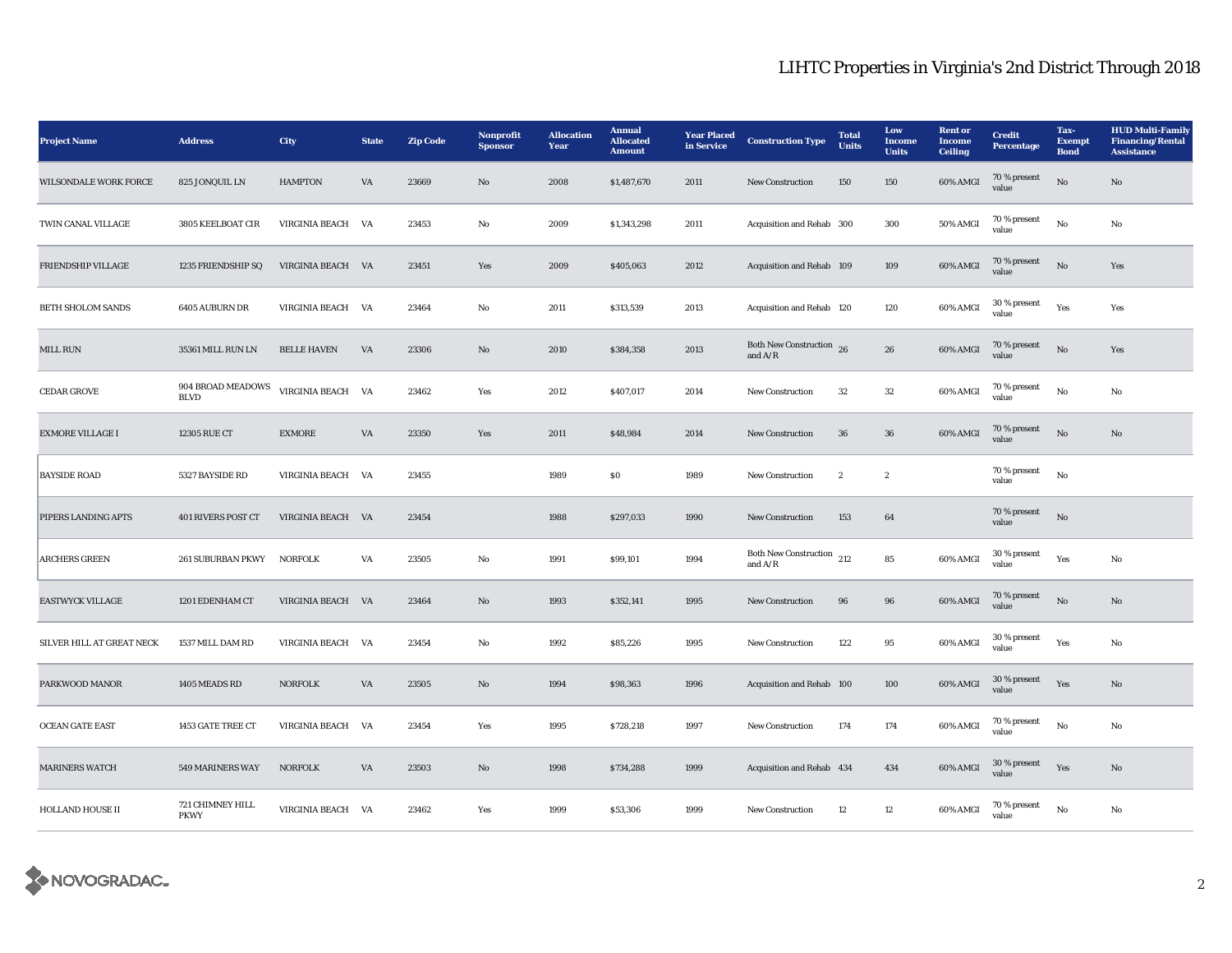## LIHTC Properties in Virginia's 2nd District Through 2018

| <b>Project Name</b>            | <b>Address</b>                                          | <b>City</b>           | <b>State</b> | <b>Zip Code</b> | Nonprofit<br><b>Sponsor</b> | <b>Allocation</b><br>Year | <b>Annual</b><br><b>Allocated</b><br><b>Amount</b> | <b>Year Placed</b><br>in Service | <b>Construction Type</b>  | <b>Total</b><br><b>Units</b> | Low<br><b>Income</b><br><b>Units</b> | <b>Rent</b> or<br><b>Income</b><br><b>Ceiling</b> | <b>Credit</b><br><b>Percentage</b> | Tax-<br><b>Exempt</b><br><b>Bond</b> | <b>HUD Multi-Family</b><br><b>Financing/Rental</b><br><b>Assistance</b> |
|--------------------------------|---------------------------------------------------------|-----------------------|--------------|-----------------|-----------------------------|---------------------------|----------------------------------------------------|----------------------------------|---------------------------|------------------------------|--------------------------------------|---------------------------------------------------|------------------------------------|--------------------------------------|-------------------------------------------------------------------------|
| <b>ADEN PARK TOWNHOMES</b>     | 5175 WEAVER DR                                          | VIRGINIA BEACH VA     |              | 23462           | No                          | 1999                      | \$245,000                                          | 2000                             | Acquisition and Rehab 125 |                              | 125                                  | 60% AMGI                                          | 70 % present<br>value              | No                                   | No                                                                      |
| <b>JAMESTOWN COMMONS I</b>     | 1025 COLLEGE PARK<br><b>BLVD</b>                        | VIRGINIA BEACH VA     |              | 23464           | No                          | 1998                      | \$578,557                                          | 2000                             | <b>New Construction</b>   | 132                          | 132                                  | 50% AMGI                                          | 70 % present<br>value              | No                                   | No                                                                      |
| <b>JAMESTOWN COMMONS II</b>    | 1025 COLLEGE PARK<br>$\operatorname{BLVD}$              | VIRGINIA BEACH VA     |              | 23464           | Yes                         | 1999                      | \$441,820                                          | 2000                             | <b>New Construction</b>   | 132                          | 132                                  | 50% AMGI                                          | 70 % present<br>value              | No                                   | No                                                                      |
| <b>MAYFAIR I &amp; II</b>      | 107 S COMANCHE CT                                       | <b>VIRGINIA BEACH</b> | VA           | 23462           | No                          | 1999                      | \$51,052                                           | 2000                             | Acquisition and Rehab 196 |                              | 40                                   | 50% AMGI                                          | 30 % present<br>value              | Yes                                  | No                                                                      |
| TALLWOOD                       | 5704 SCHOOLHOUSE RD VIRGINIA BEACH VA                   |                       |              | 23464           | $\mathbf{No}$               | 1999                      | \$287,155                                          | 2000                             | New Construction          | 120                          | 120                                  | 60% AMGI                                          | 30 % present<br>value              | Yes                                  | $\mathbf{N}\mathbf{o}$                                                  |
| <b>HAMPTONS</b>                | 5781 LAKE EDWARD DR VIRGINIA BEACH VA                   |                       |              | 23462           | No                          | 1999                      | \$114,422                                          | 2000                             | Acquisition and Rehab 212 |                              | 87                                   | 60% AMGI                                          | 30 % present<br>value              | Yes                                  | $\mathbf{No}$                                                           |
| <b>HOLLAND HOUSE I</b>         | 721 CHIMNEY HILL<br><b>PKWY</b>                         | VIRGINIA BEACH VA     |              | 23462           | Yes                         | 1998                      | \$459,820                                          | 2000                             | New Construction          | 100                          | 100                                  | 60% AMGI                                          | 70 % present<br>value              | $\rm No$                             | No                                                                      |
| <b>EXMORE VILLAGE II</b>       | 12374 RUE CT                                            | <b>EXMORE</b>         | VA           | 23350           | No                          | 1999                      | \$222,754                                          | 2001                             | <b>New Construction</b>   | 64                           | 64                                   | 60% AMGI                                          | 70 % present<br>value              | $_{\rm No}$                          | No                                                                      |
| THALIA LANDING                 | 4114 PITCH PINE CT                                      | VIRGINIA BEACH        | <b>VA</b>    | 23452           | No                          | 2000                      | \$491,346                                          | 2001                             | Acquisition and Rehab 154 |                              | 154                                  | 50% AMGI                                          | 70 % present<br>value              | $\mathbf{N}\mathbf{o}$               | Yes                                                                     |
| <b>ACCOMACK SENIOR VILLAGE</b> | <b>4 BOUNDARY AVE</b>                                   | ONANCOCK              | VA           | 23417           | No                          | 1997                      | \$38,319                                           | 2002                             | Acquisition and Rehab 33  |                              | 33                                   | 50% AMGI                                          | 70 % present<br>value              | No                                   | No                                                                      |
| <b>WOODS AT YORKTOWN</b>       | 2801 OLD<br>WILLIAMSBURG RD                             | <b>YORKTOWN</b>       | VA           | 23690           | Yes                         | 2001                      | \$464,919                                          | 2003                             | Acquisition and Rehab 118 |                              | 118                                  | <b>50% AMGI</b>                                   | 70 % present<br>value              | $\rm No$                             | $\mathbf{N}\mathbf{o}$                                                  |
| <b>CITYWIDE HOMES 2001</b>     | 1403 DOE CT                                             | VIRGINIA BEACH VA     |              | 23464           | Yes                         | 2001                      | \$174,151                                          | 2003                             | Acquisition and Rehab 32  |                              | 32                                   | 50% AMGI                                          | 70 % present<br>value              | No                                   | No                                                                      |
| <b>CROMWELL HOUSE</b>          | 114 CROMWELL<br><b>PARKWAY</b>                          | <b>NORFOLK</b>        | VA           | 23505-3505      | No                          | 2013                      | \$366,522                                          | 2015                             | Acquisition and Rehab 205 |                              | 205                                  | 60% AMGI                                          | 30 % present<br>value              | Yes                                  | No                                                                      |
| WILLIAM HUGHES                 | 16075 CHARLES<br>LANKFORD MEMORIAL CAPE CHARLES<br>HWY. |                       | VA           | 23310           | No                          | 2012                      | \$260,598                                          | 2015                             | Acquisition and Rehab 34  |                              | 34                                   | 60% AMGI                                          | 70 % present<br>value              | $_{\rm No}$                          | Yes                                                                     |
| <b>BAKER WOODS</b>             | 544 BAKER ROAD                                          | VIRGINIA BEACH VA     |              | 23462           | Yes                         | 2013                      | \$933,000                                          | 2016                             | <b>New Construction</b>   | 96                           | 96                                   | <b>50% AMGI</b>                                   | 70 % present<br>value              | No                                   | Yes                                                                     |
| <b>CRESCENT SQUARE</b>         | 1333 DIAMOND<br><b>SPRINGS ROAD</b>                     | VIRGINIA BEACH VA     |              | 23455           | Yes                         | 2013                      | \$606,550                                          | 2016                             | <b>New Construction</b>   | 81                           | 80                                   | 50% AMGI                                          | 70 % present<br>value              | No                                   | No                                                                      |